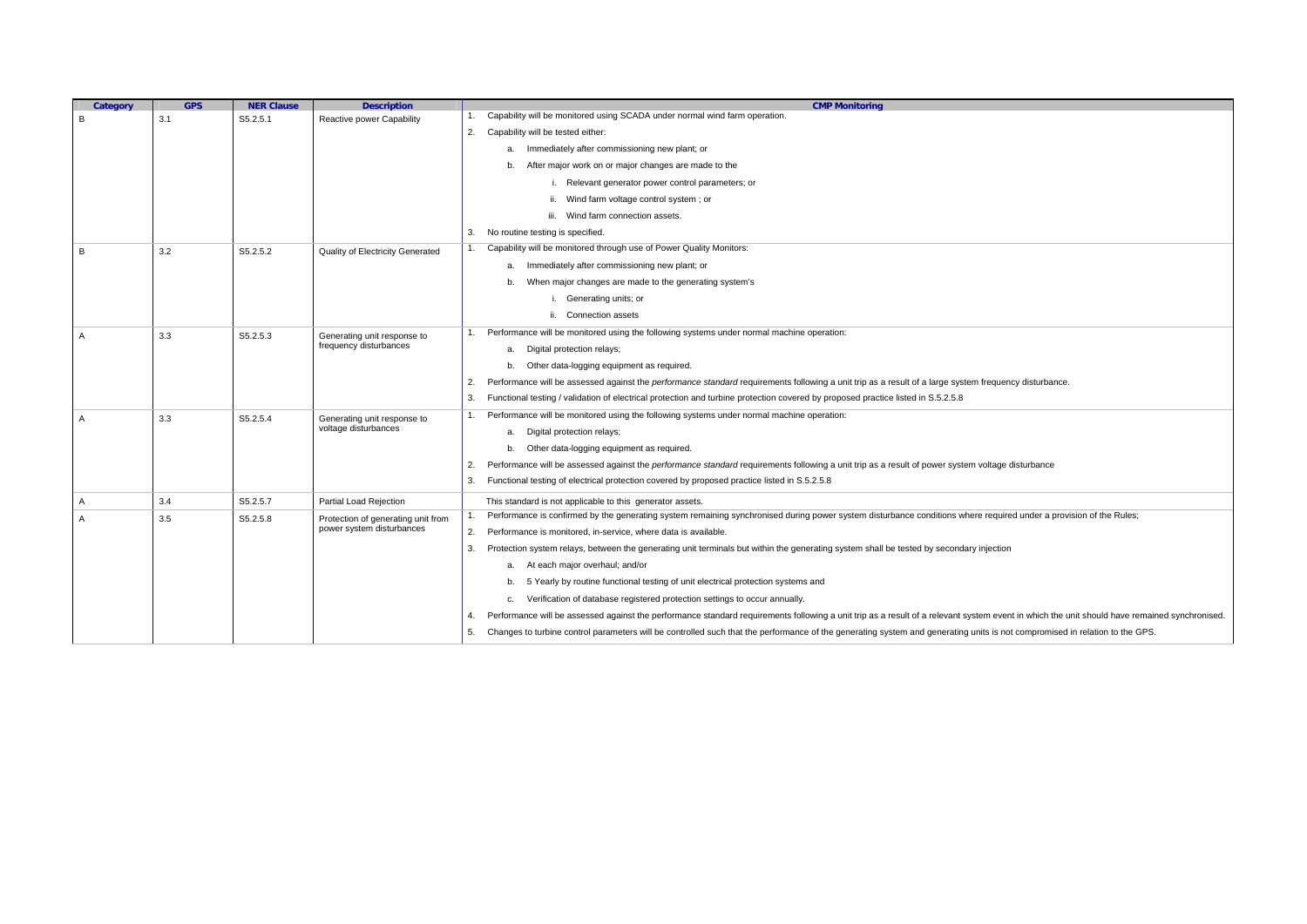| Category       | <b>GPS</b> | <b>NER Clause</b> | <b>Description</b>                                          |    | <b>CMP Monitoring</b>                                                                                                                                                             |
|----------------|------------|-------------------|-------------------------------------------------------------|----|-----------------------------------------------------------------------------------------------------------------------------------------------------------------------------------|
| A              | 3.6        | S5.2.5.9          | Protection Systems that impacts<br>on power system security |    | Performance is confirmed by assessing operation of protection systems against the requirements of the standard when a generat<br>generating unit stator and the connection point. |
|                |            |                   |                                                             | 2. | Performance is monitored, in-service, where data is available. If appropriate data is not currently available, additional on-line data                                            |
|                |            |                   |                                                             | 3. | Relevant protection system relays shall be tested by secondary injection                                                                                                          |
|                |            |                   |                                                             |    | a. At each major overhaul; and/or                                                                                                                                                 |
|                |            |                   |                                                             |    | 5 Yearly by routine functional testing of unit electrical protection systems and<br>a.                                                                                            |
|                |            |                   |                                                             |    | Verification of database registered protection settings to occur annually.<br>b.                                                                                                  |
|                |            |                   |                                                             |    | Verification of database registered protection settings to occur in conjunction with injection testing.<br>c.                                                                     |
|                |            |                   |                                                             | 4. | C/B Fail protection tests shall be carried out bi-annually.                                                                                                                       |
|                |            |                   |                                                             |    | Performance will be assessed against the performance standard requirements following a unit trip as a result of a relevant system                                                 |
|                |            |                   |                                                             | 5. | Changes to turbine control parameters will be controlled such that the performance of the generating system and generating units                                                  |
| A              | 3.7        | S5.2.5.10         | Asynchronous operation of<br>synchronous generating units   |    | This standard is not applicable to this generator asset.                                                                                                                          |
| $\mathsf{A}$   | 3.8        | S5.2.5.11         | <b>Frequency Control</b>                                    |    | This standard is not applicable to this wind generator asset.                                                                                                                     |
| B              | 3.9        | S5.2.5.12         | Stability                                                   |    | Changes to turbine control parameters will be controlled such that the performance of the generating system and generating units                                                  |
| A              | 3.10       | S5.2.5.13         | Excitation control system                                   |    | Performance will be monitored using the following systems:                                                                                                                        |
|                |            |                   |                                                             |    | Digital protection relays;<br>a.                                                                                                                                                  |
|                |            |                   |                                                             |    | Other data-logging equipment as required.<br>b.                                                                                                                                   |
|                |            |                   |                                                             | 2. | Changes to turbine control parameters will be controlled such that the performance of the generating system and generating units                                                  |
| $\overline{A}$ | 3.11       | S5.2.6.1          | <b>Remote Monitoring</b>                                    | 1. | SCADA monitored values and farm panel metering will be routinely checked every five years.                                                                                        |
|                |            |                   |                                                             | 2. | The following equipment will be calibration checked at each major outage or once every five years:                                                                                |
|                |            |                   |                                                             |    | Transducers; and<br>a.                                                                                                                                                            |
|                |            |                   |                                                             |    | Wind Farm panel metering.                                                                                                                                                         |
| B              | 3.12       | S5.2.8            | <b>Auxiliary Transformers</b>                               |    | Performance will be monitored as part of condition monitoring and maintenance routines.                                                                                           |
|                |            |                   |                                                             |    | Unit auxiliary supplies on wind farms are taken from within connection point when units are on-line. Very small wind farm station servi<br>under NEM CMP requirements.            |
| B              | 3.13       | S5.2.9            | <b>Fault Level</b>                                          |    | Performance will be monitored using the following systems:                                                                                                                        |
|                |            |                   |                                                             |    | Digital protection relays;<br>а.                                                                                                                                                  |
|                |            |                   |                                                             |    | Other data-logging equipment as required.<br>b.                                                                                                                                   |
|                |            |                   |                                                             | 2. | Following a fault, where recorded data is available, comparison to be made of measured fault currents and computer simulations                                                    |
|                |            |                   |                                                             | 3. | Performance will be recalculated if significant modifications or upgrades to generating plant and equipment are made.                                                             |
|                |            |                   |                                                             |    |                                                                                                                                                                                   |

## **Categorisations of Elements**

There are two distinct categorisations of the *performance standards*. These categorisations are defined as follows:

1 Category "A" Elements

Category A includes elements for which

- i) The generator can be held individually responsible on an ongoing basis; and
- ii) There is the propensity for performance changes over time due to issues that may include:
	- (1) Genuine poor performance of equipment relative to design expectations;
	- (2) Degradation of components due to natural aging that impact on dynamic performance characteristics (especially true of analogue circuitry);

ating unit trips as a result of fault occurring between the

ta logging facilities to be considered.

m event in which the unit should have remained synchronised.

its is not compromised in relation to the GPS

its is not compromised in relation to the GPS.

its is not compromised in relation to the GPS.

vice auxiliary load requirements are considered negligible